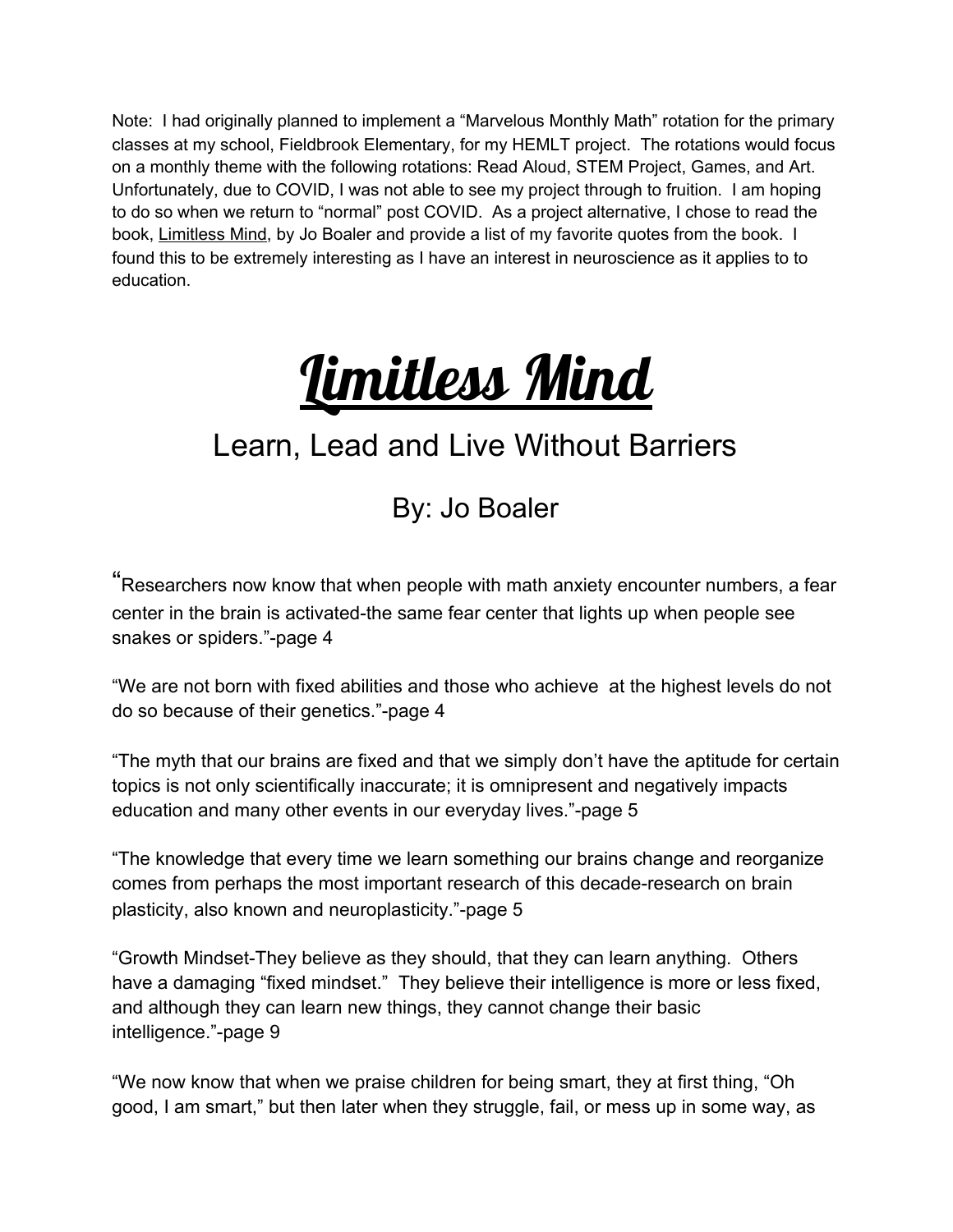everyone does, they think, "Oh I am not so smart"; they end up constantly evaluating themselves against this fixed idea. **It is fine to praise children, but always praise what they did and not them as people.**"- page 10

"Learning Key#1- Every time we learn, our brains form, strengthen, or connect neural pathways. We need to replace the idea that learning ability is fixed, with the recognition that we are all on a growth journey."-page 13

"Part of the reason so many students are dissuaded from thinking they are capable of learning math is the attitudes of the teachers and professors who teach them."-page 35

"We all have to develop the brain pathways needed for success, and we all have the potential to learn and achieve at the highest levels."-page 42

"Importantly, we should communicate to all students that they are on a growth journey, and there is nothing fixed about them, whether it is called a "gift" or a disability. We are not longer in the fixed-brain era; we are in the brain growth era. Brain-growth journeys should be celebrated, and we need to replace the outdated ideas and programs that falsely deem certain people more capable than others, especially when those outdated labels become the source of gender and racial inequalities. **Everybody is on a growth journey**."-page 43

"We have grown up in a "fixed-brain" world that judges everyone on their "smartness."'-page 45

"The first step in living a limitless, unlocked life is to know brains are constantly reorganizing, growing, and changing. Remembering that every day of our lives, we wake up with a changed brain. In every moment of our lives our brains have opportunities to make connections, to strengthen pathways, and to form new pathways. When we face a challenging situation, rather than turn away because of fear of not being good enough, we should dive in, knowing that the situation presents opportunities for brain growth."- pages 45-46

"Most of us have grown up with the ideas that mistakes are bad."-page 47

"Learning Key#2- The times when we are struggling and making mistakes are the best times for brain growth."-page 47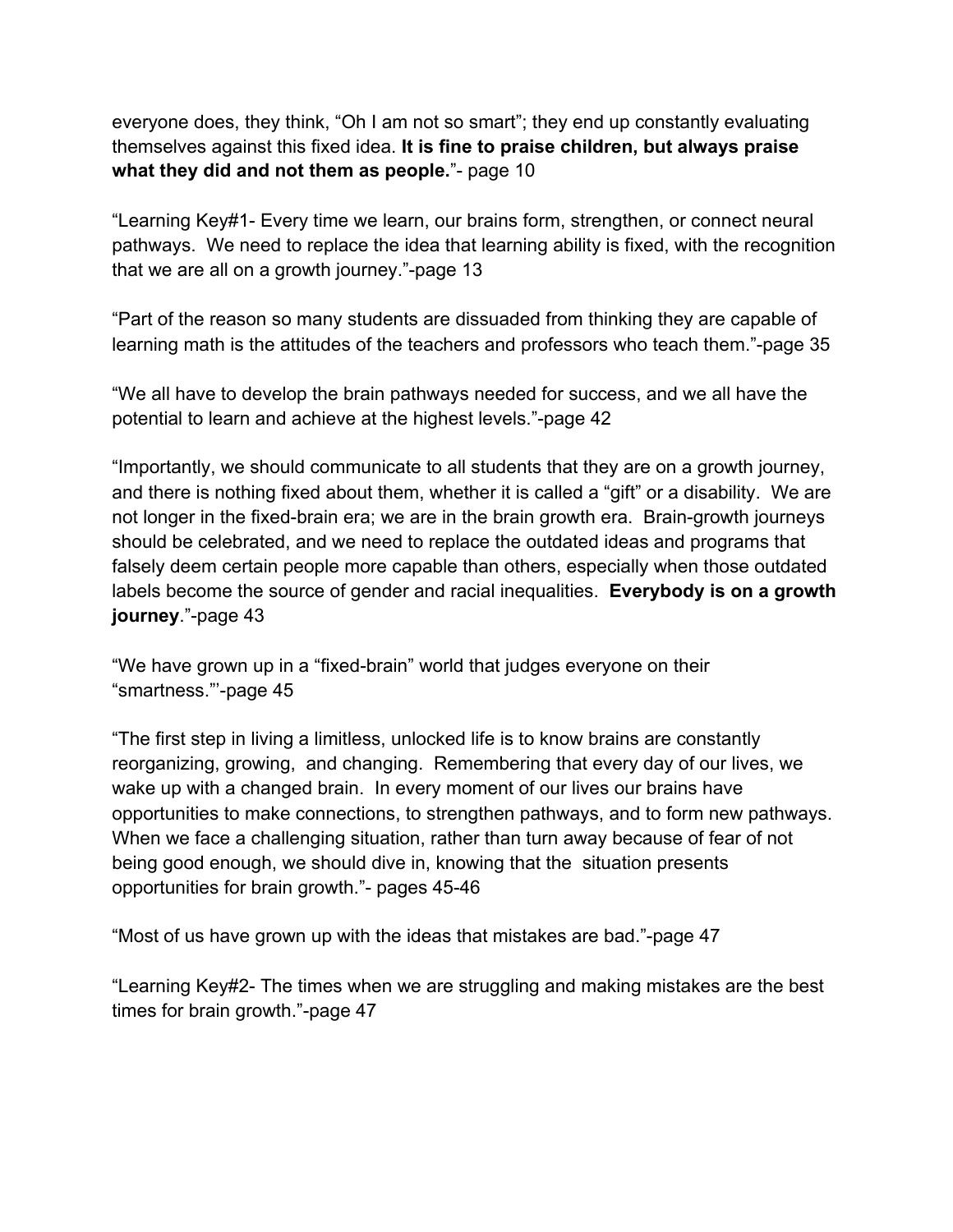"When we are willing to face obstacles and make mistakes in the learning process, we enhance neural connections that expedite and improve the learning experience."- pages 47-48

"Releasing people from the idea that they must always be correct and not make any mistakes turns out to be transformative…..**everytime we make mistakes, synapses fire in the brain, indicating brain growth**...researchers found that when we make mistakes, brains were more active, producing strengthening and growth, than when people got work correct. Neuroscientists now agree that mistakes positively contribute to the strengthening of neural pathways." -pages 47-49

"Work should be challenging to foster mistakes; the environment must also be encouraging, so that the students do not experience challenge or struggle as a deterrent. Both components need to work together to create an ideal learning experience...people who achieved at very high levels engaged in a particular kind of practice that caused the coating of brain pathways with myelin."-page 49

"Super-duper pathways occur when people are working at the edge of their understanding, making mistake after mistake in difficult circumstances, correcting mistakes, moving on and making more mistakes-constantly pushing themselves with more material."-page 50

"Unfortunately, most learners think they should always be getting work correct, and many feel that isf they make mistakes or struggle, they are not good learners-when this is the very best thing they can be doing."-page 52

"The best way to build a highly effective circuit is to "fire it, attend to mistakes, then fire it again." -page 55

## "**Mistakes are not only good for learning, but for brain growth and connectivity.**"-page 56

"...when students don't want to struggle, it is because they have a fixed mindset; at some point in their lives they have been given the idea that they cannot be successful and that struggle is an indication that they are not doing well."- page 61

"...struggle is a really important place to be and that student should be celebrated for being in a place of struggle, not saved from it."-page 66

#### **"Mistakes grow your brain.**"-page 68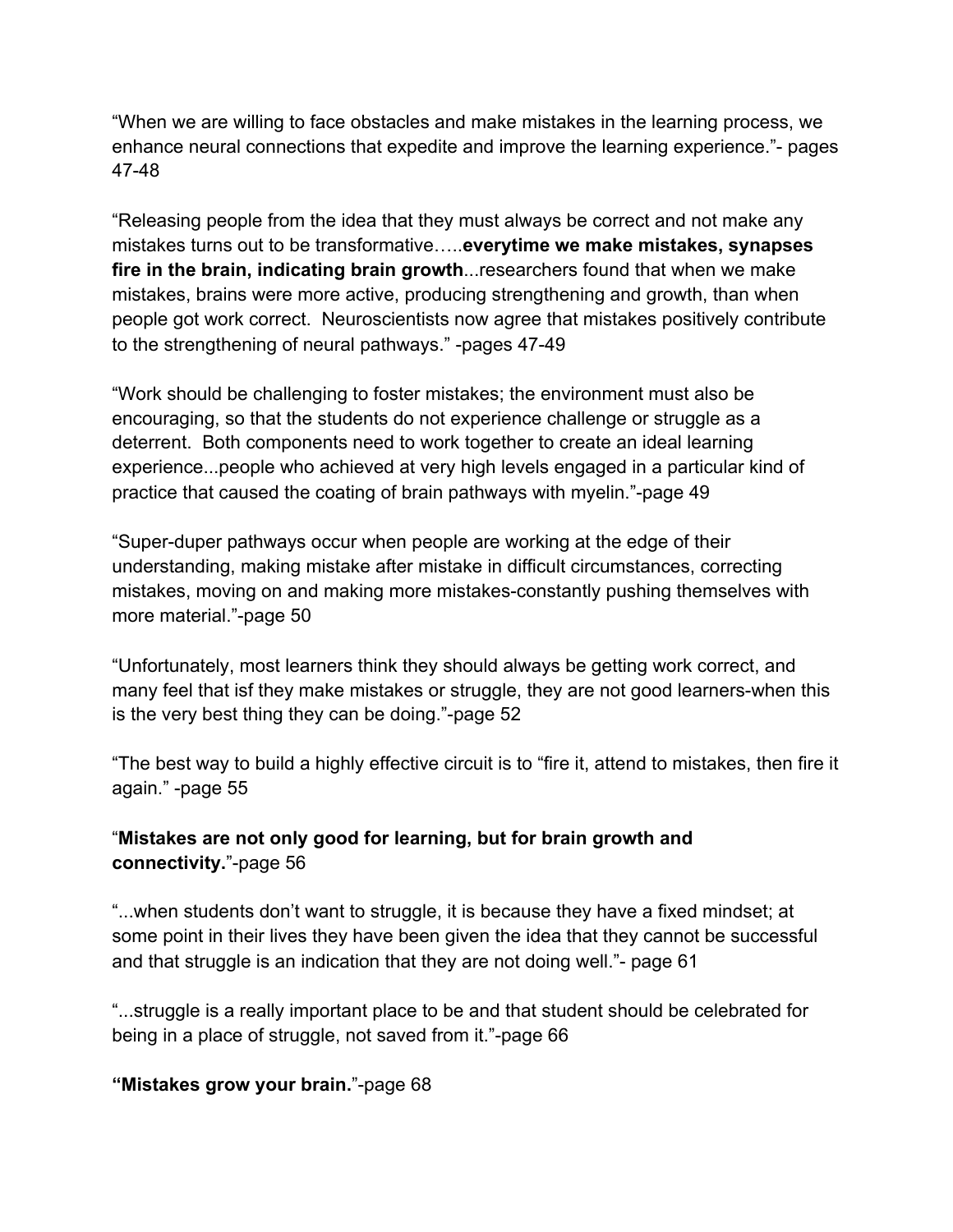"Those who fail and continue on undeterred, those who get knocked down and get right back up again, those who get pushback and see it as a positive sign that they are doing something important are the people who are truly limitless. It is easy to feel open and free when things are going well; it is when things are going badly and challenges or aggression stand in our way that it is most important to be limitless."-pages 72-73

"Learning Key#3-When we change our beliefs, our bodies and our brains physically change as well."-page 77

"When our mind imagines in a focused way the development of muscles, the muscles actually strengthen through the development of enhanced signaling in the brain."-page 80

"...found that people with fixed mindsets have a heightened drive for aggressive retaliation during conflicts...feel morse shame, view their adversaries as bad people, and express hatred toward them."-page 81

"...with a growth mindset respond to conflict with less hatred, less shame, and less desire to be aggressive. Their improved response to conflict comes about because they view others as being capable of change."-page 81

"...growth mindsets are less prejudiced about race."-page 82

"If you enter a challenging situation believing in yourself, but then mess up, your brain will react more positively than if you go into a situation thinking, "I don't think I can do this." If we enter difficult situations with positive beliefs, our brains will become more resilient and adaptive when we make errors than if we are doubting ourselves. This change in belief alters the physical structures of the brain and creates avenues for higher-level thinking and creative problem solving."-page 84

"We now know that the ideas that some people are "math people" and some are not is a harmful myth."-page 84

"When students receive the information that the brain is like a muscle that grows with effort and work, their levels of achievement change."-page 86

"What they do not realize is that brains are growing and changing every day. Every moment is an opportunity for brain growth and development. Some have simply developed stronger pathways on a different timeline. It is critical that students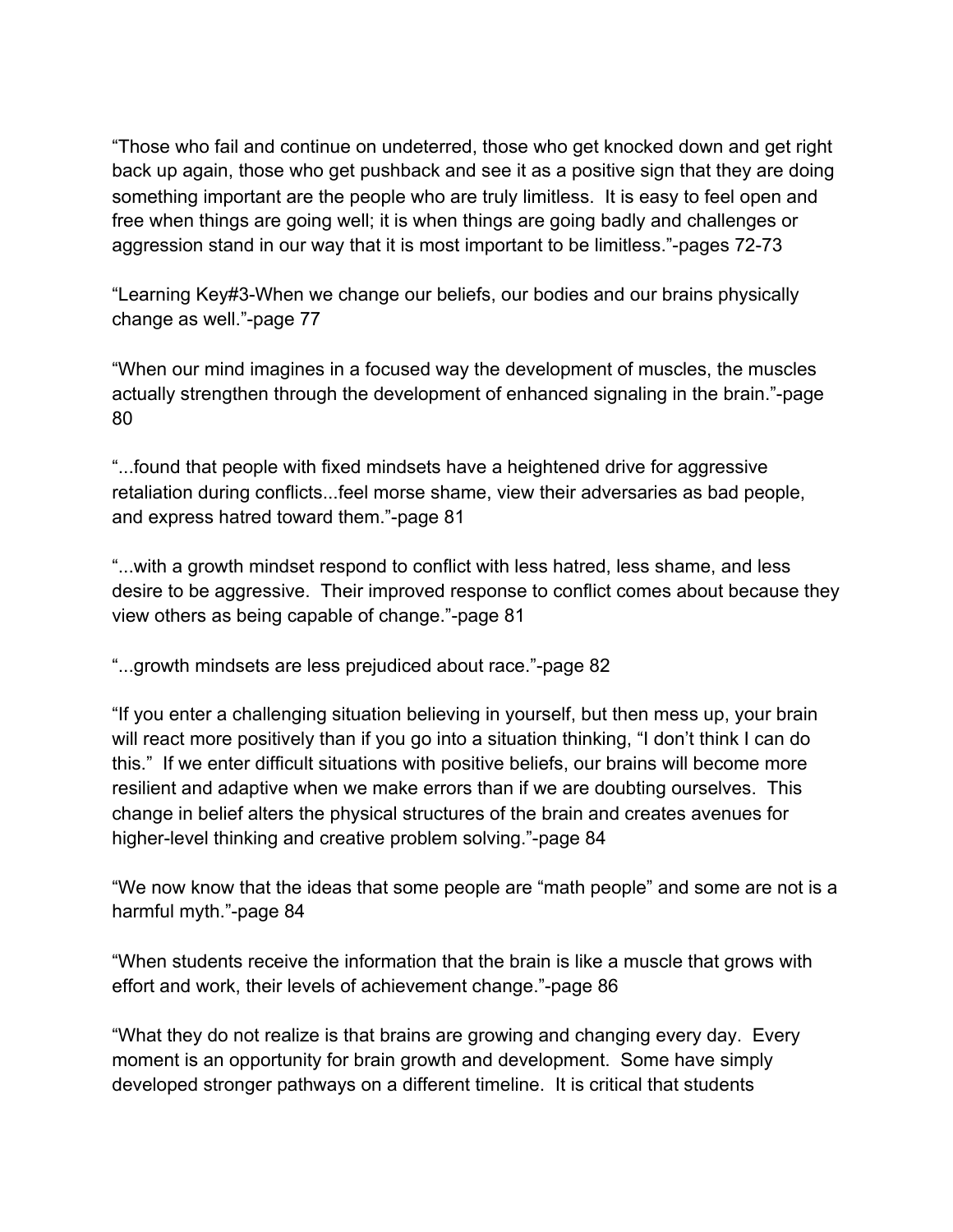understand that they too can develop those pathways at any time--they can catch up with other students if they take the right approach to learning."-page 88

"...that when we have positive self-beliefs about what we can do, our brains and bodies function differently and lead to more positive outcomes."-page 96

"...teachers and others should praise the learning process and if students are not making progress, help them find other strategies and different approaches. Crucially, praise should be linked to effort that leads to something important."-page 98

"Learning Key#4-Neural pathways and learning are optimized when considering ideas with a multidimensional approach."-page 101

"Effort is key for students' achievement, but it is not the only thing. Students need to try new strategies and seek input from others when they are stuck."-page 102

"...for students to develop a growth mindset, teachers need to teach with a growth perspective, opening content to the multiple ways students can learn, so that students can see the potential for growth inside it. It is challenging for students to develop a growth mindset when subjects are presented in a fixed way---as a series of questions with one answer and one method to get to it."- page 102

"...neuroscientists have also found that communication between the different brain areas enhances learning and performance."- page 103

"We can learn mathematical ideas through numbers, but we can also learn them through words, visuals, models, algorithms, tables and graphs, from moving and touching,; and form other representations. But when we learn by using two or more of these means and the different areas of the brain responsible for each communicate with each other, **the learning experience is maximized. This has not been known until recently and has rarely been made use of in education**." -page 104

**"When we stimulate all of those pathways by looking at knowledge in a multidimensional approach, our brains are strengthened, and learning is maximized."**- page 104

"Neuroscientists know that it is important for young children to develop the finger area of the brain, which comes about when they use their fingers to represent numbers...Finger perception in first grade is a better predictor of mathematics achievement in second grade than tests."-page 105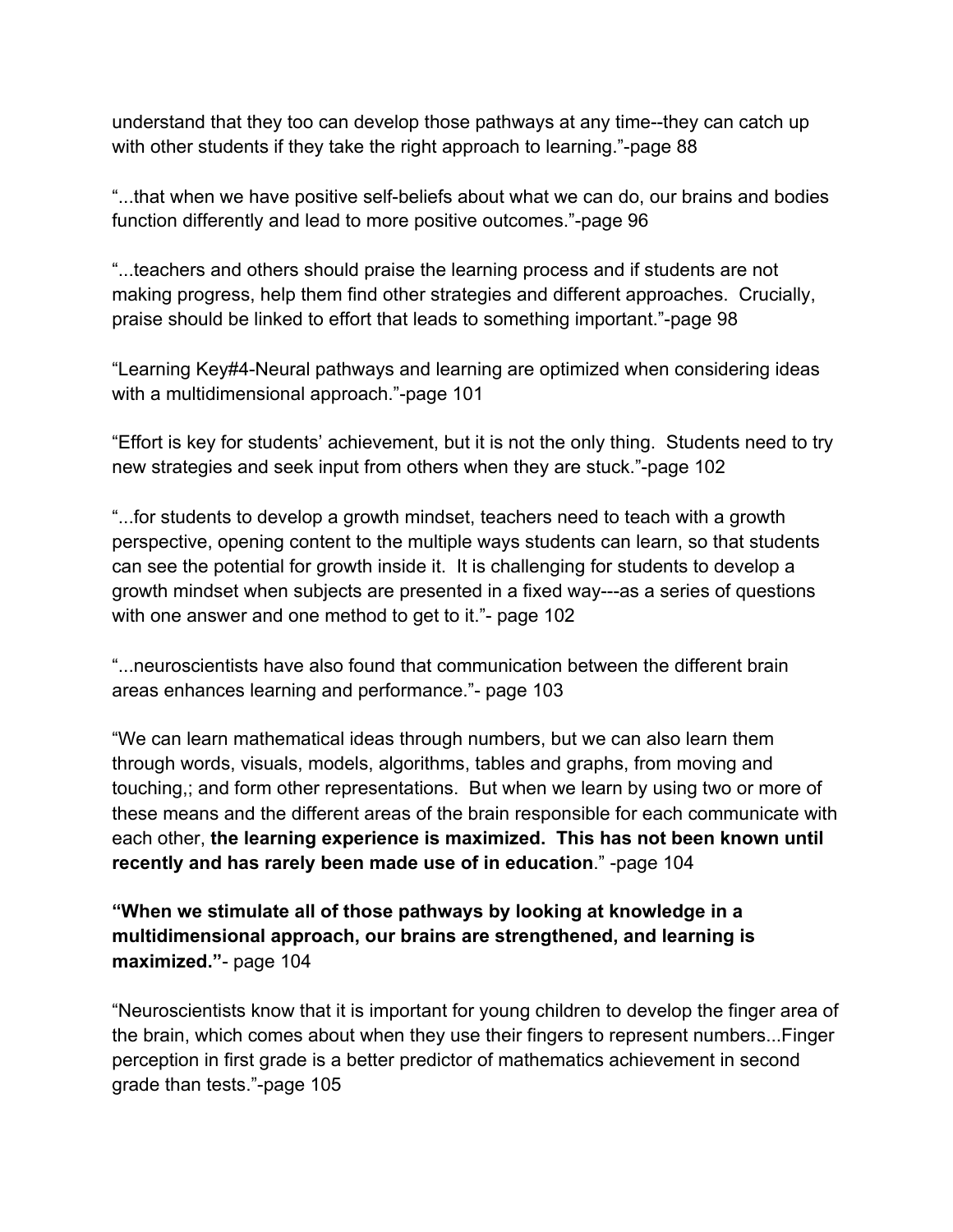"Fluid and flexible brains, neuroscientists conclude, come from the synchrony that occurs when multiple brain areas are working together. Communications between brain areas are working together. Communication between brain areas comes about when we approach knowledge through multiple avenues, encountering ideas is different forms and representations."-page 111

"...I know that homework has limited, if any, benefits and is often harmful to students' well-being...it continually baffles me why teachers think students should be working on repetitive and boring content in the evenings when they are tired."- pages 113-114

"One of the saddest, most central characteristics of fixed-brain thinking is the fear of being wrong. People's minds are literally locked, immobilized, by their fear, which is why an approach to life that values multidimensionality, growth and struggle is so liberating."-page 124

"Multidimensionality is the perfect complement to a growth-mindset approach. Each one works better with the other in place."- page 125

"When problems are changed to become "low floor and high ceiling"- problems that are accessible by all but lead to more challenging work--everybody can access them and take them to different places."- page 125

"Learning Key#5-Speed of thinking is not a measure of aptitude. Learning is optimized when we approach ideas, and life, with creativity and flexibility."- page 134

"We now know that timed math-fact tests given to young children are the beginning of math anxiety for many."- page 135

"The working memory is sometimes referred to as the "search engine of the mind," and like all areas of our brains, is developed through practice...When we are stressed or under pressure, our working memory is impeded. The students who are the most compromised are those with the most working memory."-page 135

"...parent and teacher messages about math can reduce students' achievement." -page 137

"Some of the strongest mathematical thinkers are very slow with numbers and other aspects of mathematics. They do not think quickly; they think slowly and deeply." -age 138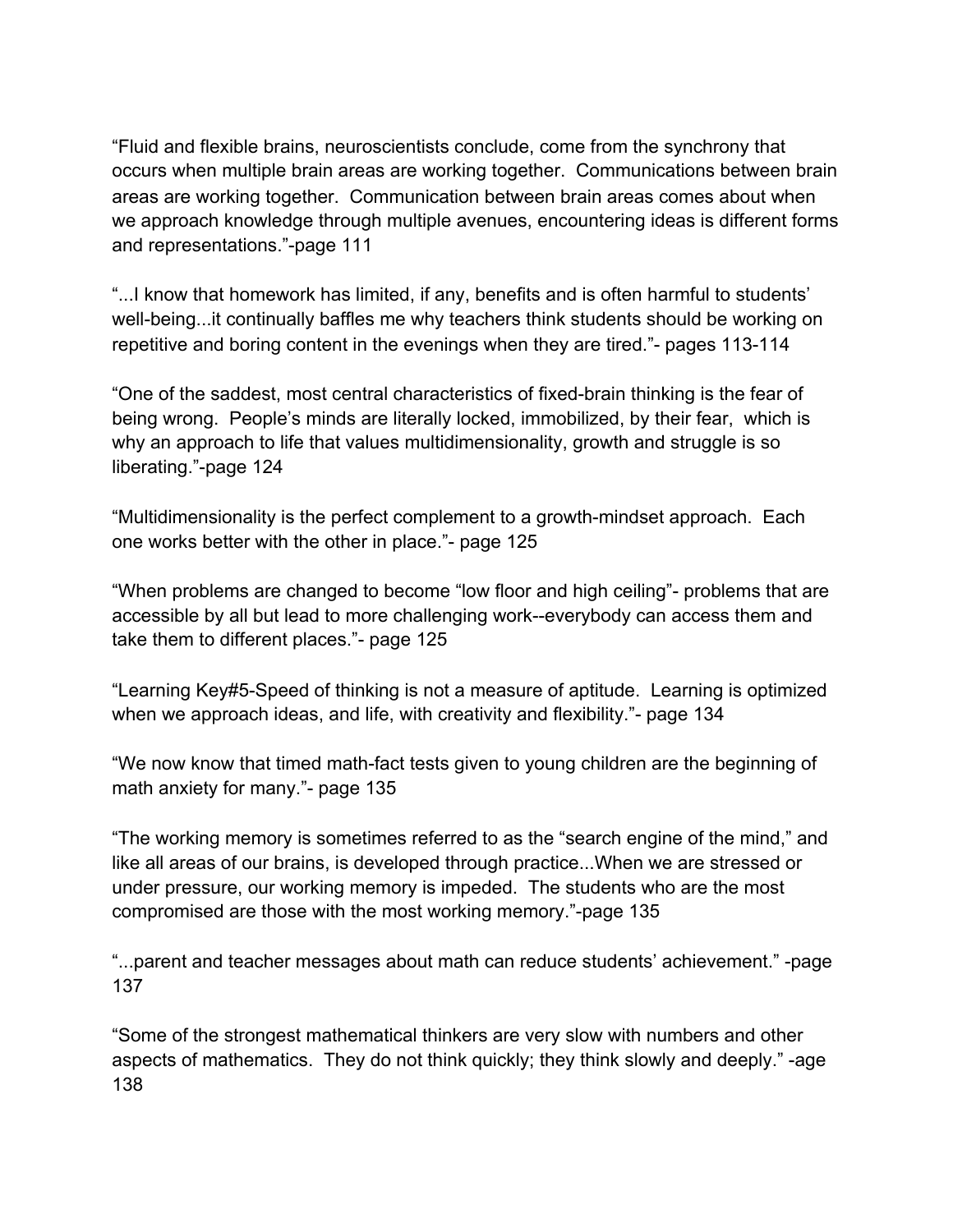"...when people learn something quickly, they are probably strengthening existing neural connections. These are "easy come, easy go" neural connections, which can be rapidly reversed...More permanent brain changes come from the formation of new structures in the brain--sprouting of neural connections and synapses. This is always a slow process." -page 140

"Research shows that the students who struggle more and learn more slowly are achieving the most in the long term."- page 141

"When we value memorization over depth of understanding, we harm the deep thinkers who turn away from the subject. We also harm the successful memorizer who would have been helped by an approach to knowledge that gave them access to deep understanding."-page 143

"...number flexibility is extremely important, but when students are trained to memorize math facts blindly and work with algorithms before they understand them, they automatically resort to memorization and never develop the ability to think of numbers flexibly...they need instead of being drilled, to engage with numbers flexibly and creatively. They need to approach numbers differently."-page 147

"When we learn new knowledge, it takes up a large space in the brain--it literally occupies more room--as the brain works out what it means and where it connects with other ideas already learned. But as time goes on, the concepts we have learned are compressed into smaller spaces. The ideas are still there so that when we need them, we can quickly and easily "pull" them from our brain and use them; they just take up less space."-page 148

"Number flexibility is at the heart of number sense...people think that number flexibility is not allowed and that math is all about following rules."-pages 151-152

"They have been taught that mathematics is a set of rules to follow. The idea is not of answering the question given to you but asking a different one, adapting the question, is completely foreign to them and seems to break the "rules" of math."-page 154

"...taking a memorization approach to learning does not lead to high achievement, whereas thinking about ideas and relationships does."-page 161

**"When people encounter knowledge differently, doors open for them into a different world. They learn concepts that are compressed in the brain, and they build a solid foundation of understanding. They are able to welcome**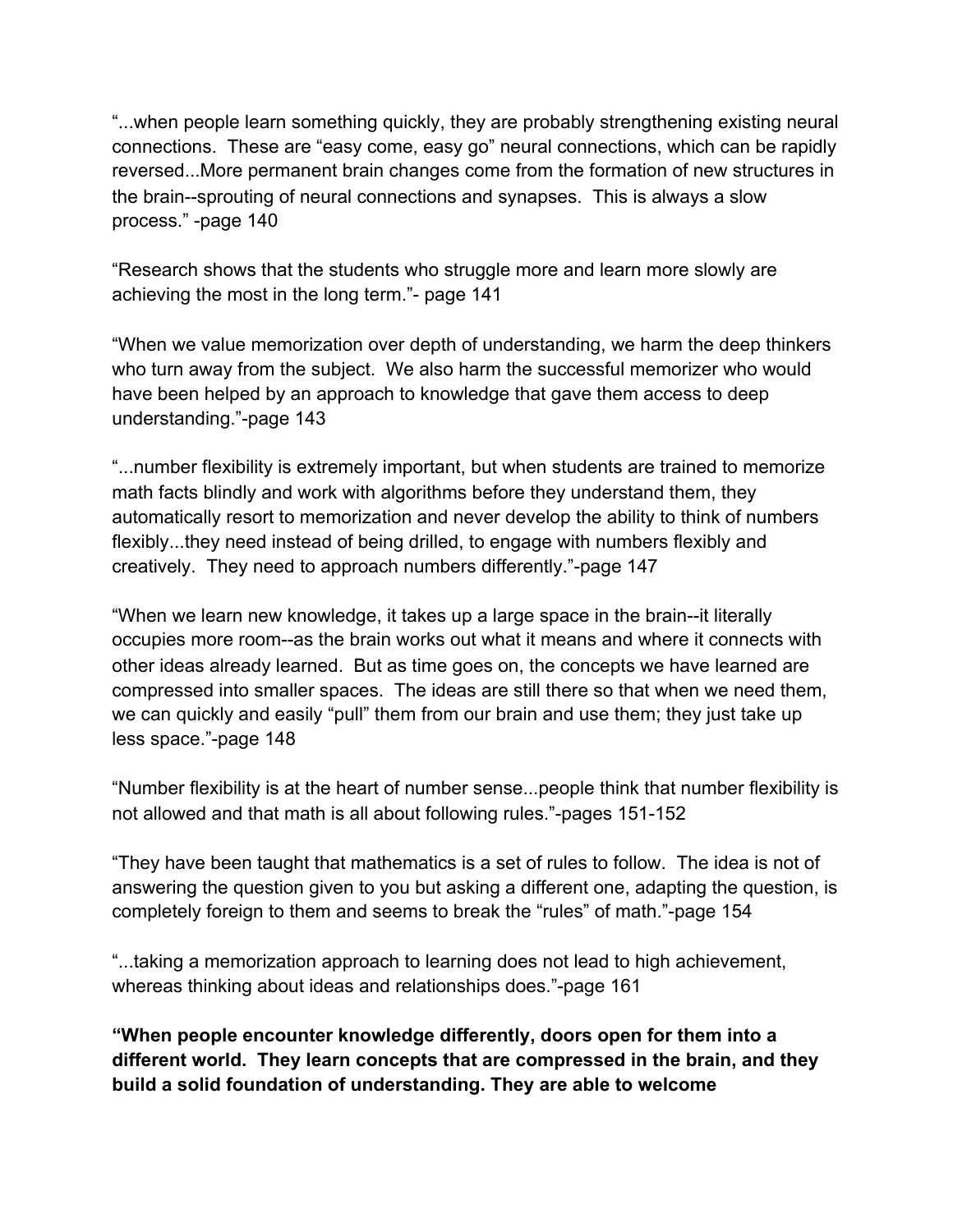### **mathematical thinking into their tool kit and use it not only in math class, but in all subject areas."**-page 161

"Those who do go on to change the world are creative and flexible thinkers, people who think outside rather than inside the box."-page 163

"**When we combine mathematics with creativity, openness, and out-of-the box thinking, it is wonderfully liberating. This is something everybody deserves to know about and experience, and when they do, they do not look back."**-page 163

"Learning Key#6-Connecting with people and ideas enhances neural pathways and learning."-page 166

"An important change takes place when students work together and discover that everybody finds some or all of the work difficult."- page 168

"Connecting with another person's idea both requires and develops a higher level of understanding. When students work together, they get opportunities to make connections between ideas, which is inherently valuable for them."-page 169

"When you connect with someone else's ideas, you enhance your brain, your understanding and your perspective. -page 170

"One of the goals of schools should be to produce citizens who treat each other with respect, who value the contributions of others with whom they interact, irrespective of race, class, or gender, and who act with a sense of justice, considering the needs of others in society."-pages 186-187

"Just as information about mindsets teaches students to move from fixed to growth thinking, teaching the respect of varying ideas about content leads to a valuing of difference and diversity in other areas. Valuing both growth and difference is a powerful way of opening minds."-page 188

"**Teachers should embrace uncertainty and be open about not knowing something or making a mistake...It is much better to model a mindset of discovery, of finding out, of being curious, and of being happy living in a place of uncertainty-because that allows you to find out something new.**"-page 195